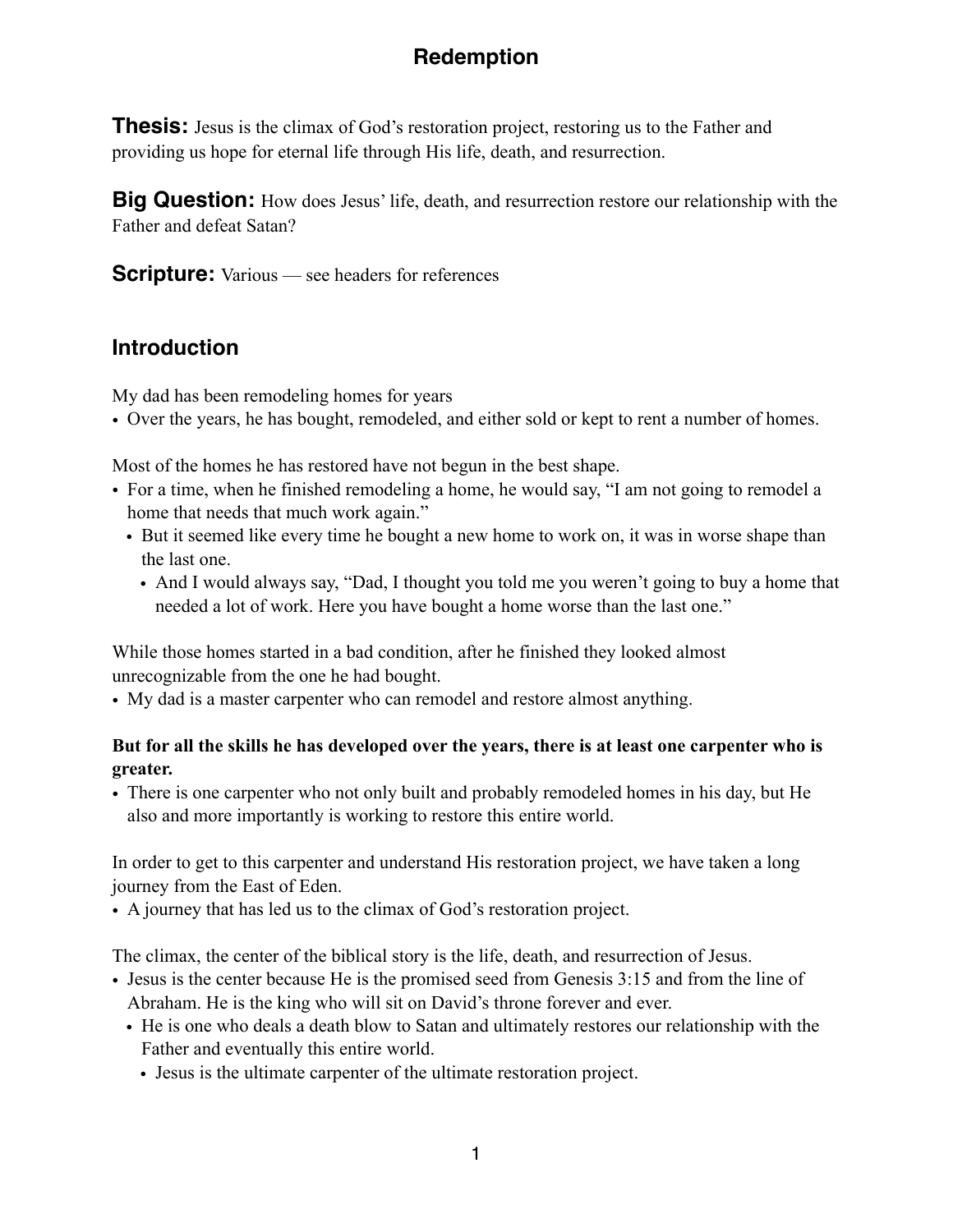### **How does Jesus restore everything?**

- How does He restore our relationship with the Father?
	- How does He eventually restore this entire world?
		- How does this lowly and humble carpenter deal a death blow to Satan?

To answer those questions, we'll begin with Jesus' life. We learn that:

## **I. By Jesus' perfect life He fulfills the vocation of kingly priest (vs. Gen 12:3; Matt. 4:1; Rom 5:12;14; Luke 1:35; 1 Cor. 15:45)**

If you remember, God promised Abraham that his descendants would be greater than the stars of heaven and that He would make him a blessing to the nations.

• The last phrase in Genesis 12:3 reads,

"*…in you all the families of the earth shall be blessed."* (Gen 12:3c)

Reading that verse, it is not immediately apparent how that is going to happen.

• But as you work through biblical history, you recognize

A. RESTORATION WILL NOT OCCUR THROUGH THE NATION OF ISRAEL.

- Both the nation and the kings who came to rule it, did not and could not put an end to the curse.
	- They couldn't restore the world back to the garden of Eden.
		- Nor could they act as a light to the nations as God declared they must.
			- They failed at every point, eventually being exiled from the Promised Land because they were so wicked.

While that is terrible, none of it is surprising.

- The Israelites live under the curse of sin.
	- Listen to what Paul says about the curse in Romans 5:12,

"…*sin came into the world through one man, and death through sin, and so death spread to all men because all sinned"* (Ro 5:12).

The curse brings sin and with it death.

- Not only spiritual death, but physical death.
	- Spiritual and physical death you can't escape, because you are born of Adam.

**Transition:** But: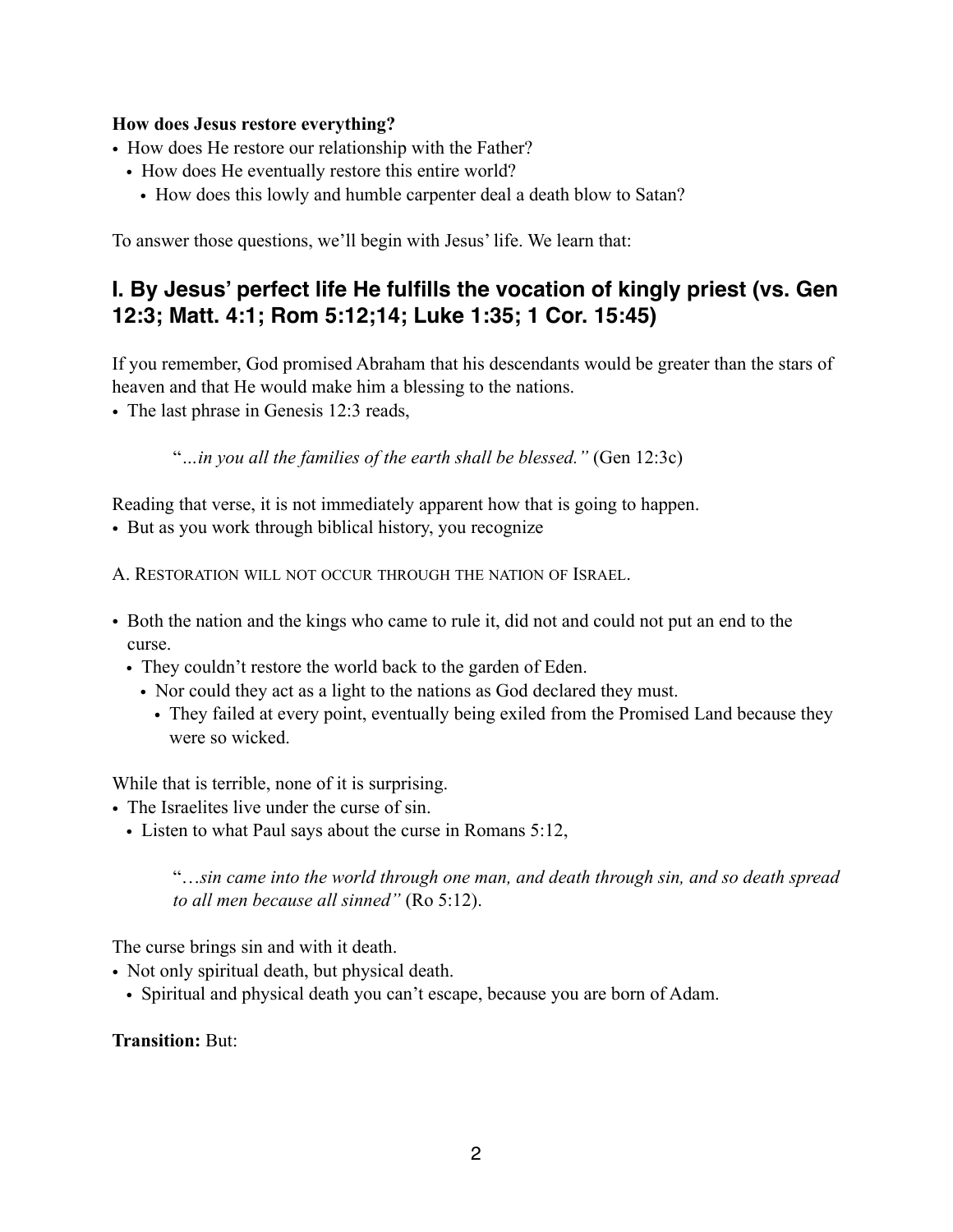B. JESUS IS ABLE TO BRING ABOUT RESTORATION BECAUSE HE WAS SINLESS AND NOT DESERVING OF DEATH.

- The reasons He was able to escape the curse was because **He was born without an earthly father.**
	- In the gospel accounts, we learn that Jesus was born of a virgin.
		- In a miraculous act, Mary conceived through the work of the Holy Spirit in her life.
			- Jesus, then, doesn't have Adam as His federal head Adam is not Jesus' representative, which allowed Him to be perfect.
				- Luke picks up on this and says in Luke 1:35,

<span id="page-2-1"></span>"*And the angel answered her, "The Holy Spirit will come upon you, and the power of the Most High will overshadow you; therefore the child to be born will be called holy—the Son of God*." (Lk 1:35)

Since the Spirit brought about conception, Jesus was holy.

- He was without blemish.
	- This doesn't mean to imply sin comes through the father, rather it means that sin comes down to us through the unbroken line of Adam because **Adam is our federal head**. He is our representative.
		- But in this one case, the representation of Adam was broken because God intervened[.](#page-2-0) [1](#page-2-0)

Jesus was born sinless, and continued that way throughout His life.

• That doesn't mean He wasn't tempted.

- He was tempted.
	- After Jesus was baptized and before He officially began His ministry, He was driven into the wilderness by the Spirit to be tempted by Satan.

Starting in verse 1 of Matthew 4 we read,

"*Then Jesus was led up by the Spirit into the wilderness to be tempted by the devil.*" (Matt. 4:1)

As you work through Matthew 4, you learn Satan tempted Jesus three times.

- First with **bread** to take care of His hunger.
- Second with a **fall** from the top of the Temple that would've resulted in Him testing the Father.
- And finally with the **promise** of **power**.
	- But Jesus didn't give in.
		- Instead He remained faithful to God, not sinning against Him.

<span id="page-2-0"></span>[<sup>1</sup>](#page-2-1) Grudem, Systematic 529-32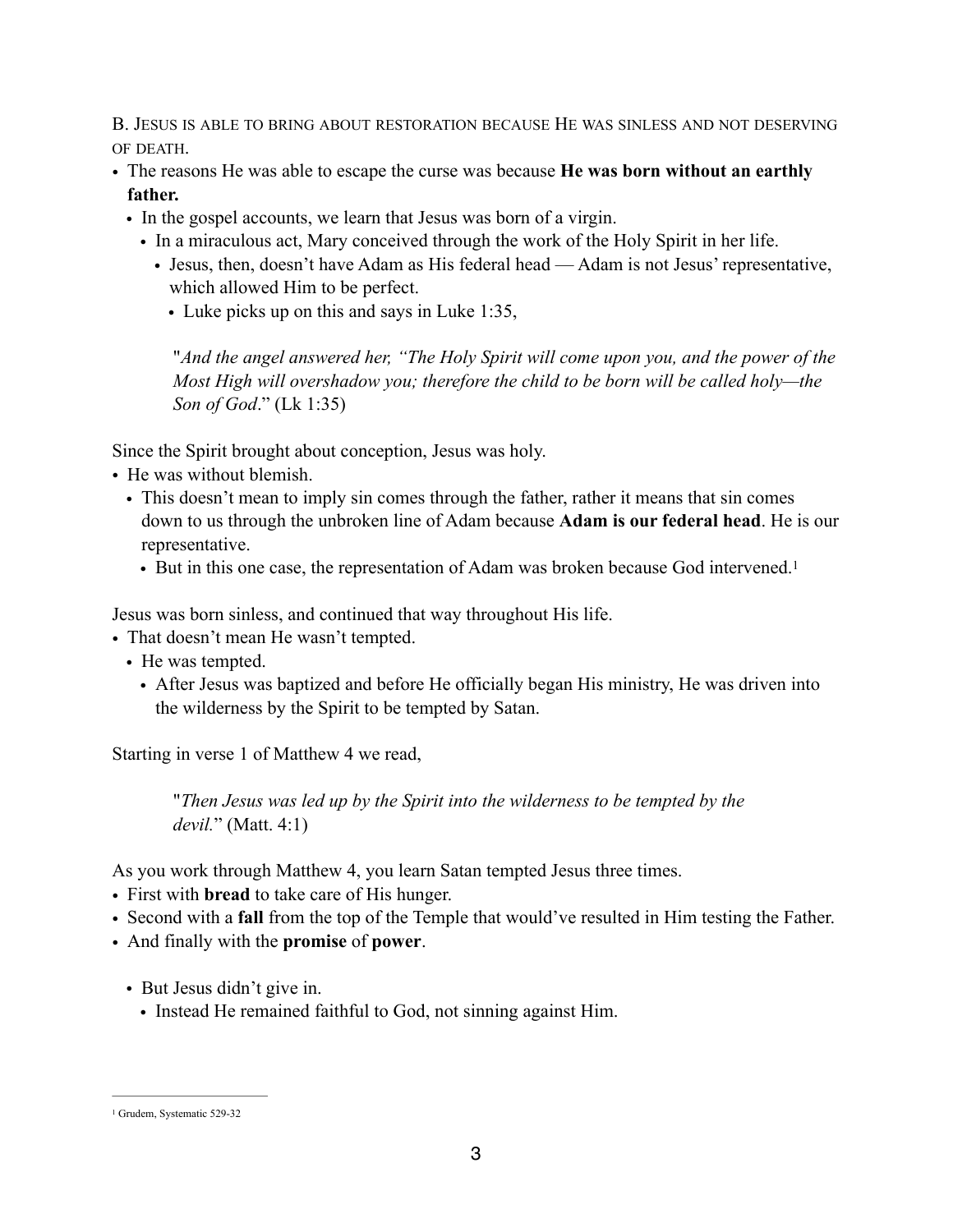## **Its Jesus' faithfulness that allows Him to be the perfect carpenter — the true Adam and the true Israel.**

- He did what they couldn't do in life, He acted as the perfect little "k" king and priest.
	- He recognized the Father's rightful place to reign and rule.
		- He was fruitful and multiplied, not by giving us physical descendants but spiritual.
			- He sought to cultivate and push back the darkness in this world through His preaching, teaching, and physical ministry.
				- And as Jesus' spiritual disciples reproduce themselves by making disciples of every people and nation, He fulfills the mandate given to the first Adam — to be fruitful and multiple, seeking to subdue this world as God's representatives, bringing God glory.
		- The **result** is that Jesus acts a light to the nation as Israel was supposed to do but failed.

### **So Jesus, through His life, proves Himself to be the true Adam and the true Israel.**

- He fulfills the conditions of the Abrahamic and Davidic Covenant He is completely and utterly obedient.
	- He never sins against God.
		- He is the perfect carpenter.
			- He is the priestly king.
				- His life perfectly fulfills the biblical covenants.
					- **• It is His perfect obedience that allows Him to usher in the New Covenant.**

**Transition**: In an upside down way, Jesus' sinless life leads to His death. As we turn to Jesus' death, we learn that:

## **II. By Jesus' substitutionary death He satisfies the justice of the King (vs. Heb. 10:11-18)**

Satisfying the Father's justice is another crucial element in the story of redemption.

While Israel was God's chosen people, they were still unholy sinners just like us.

• Because they were unholy sinners,

### A. ISRAEL HAD TO OFFER DAILY AND YEARLY SACRIFICES TO GOD IN ORDER TO CONTINUE TO LIVE IN GOD'S PRESENCE.

- They lived in rebellion to Him.
	- The price for their rebellion was death.
		- In order to continue to live in God's kingdom, something had to die in their place.
			- So the sacrificial system was born.

But there is a problem with the sacrificial system.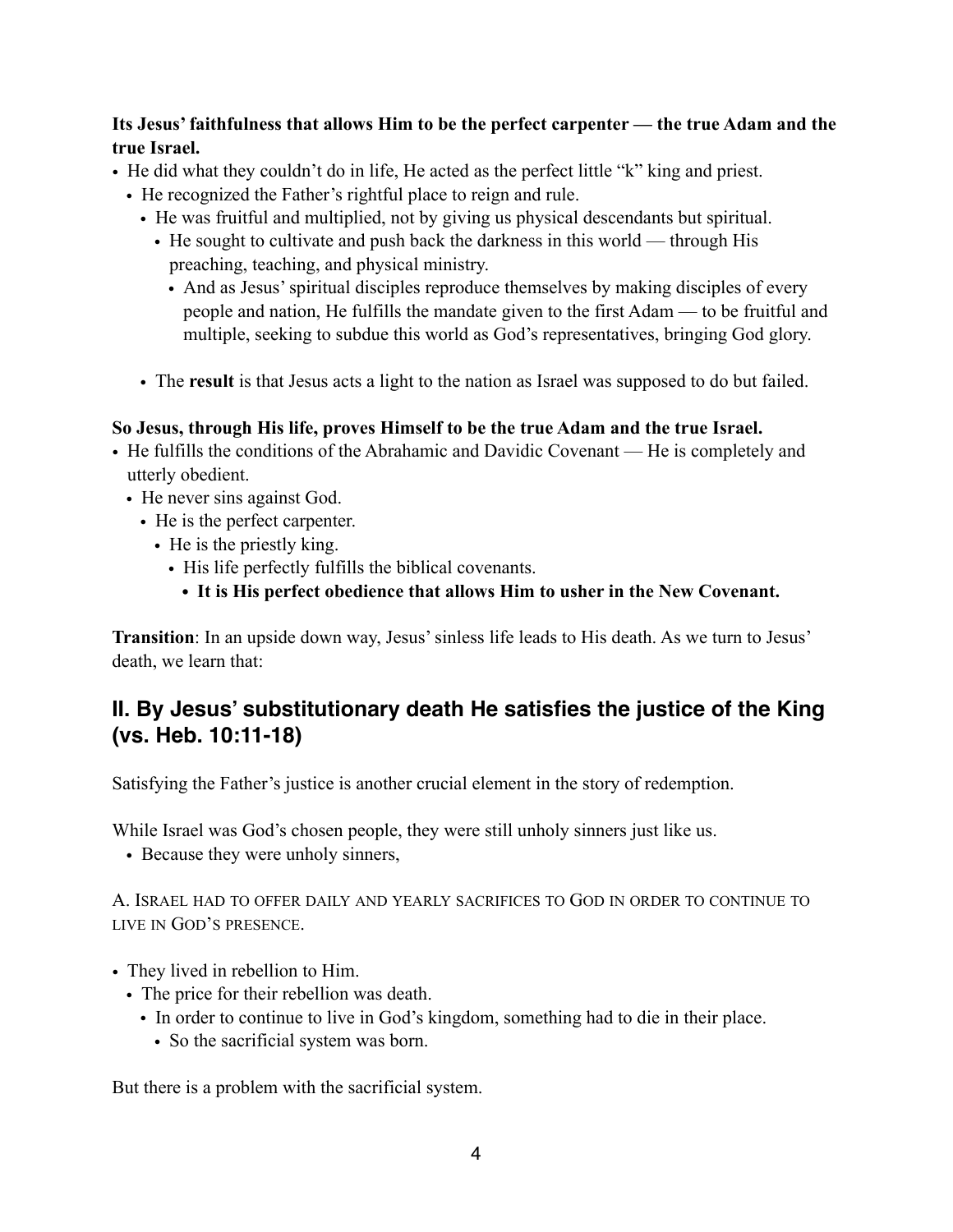#### **What is the problem?**

Hebrews 10:11 says,

"*And every priest stands daily at his service, offering repeatedly the same sacrifices, which can never take away sins."* (Heb 10:11)

B. THE PROBLEM WITH THE SACRIFICIAL SYSTEM WAS THAT SACRIFICES COULD TEMPORARILY COVER SIN, BUT COULDN'T REMOVE SIN AND RESTORE THE BROKEN WORLD.

- **• You can think of the sacrificial system like a good coat of paint painted on something rusty.** 
	- It will cover up the rust for awhile, but if you don't deal with the rust, it will begin to show through at some point.
		- The same happens with our rebellion.
			- The blood of the sacrifices offered on behalf of the Israelites covered their sin, but because the sin in their heart wasn't ultimately dealt with, it would quickly show through again.
		- While the sacrificial system worked, it was imperfect.
			- That is the system Israel lived under for centuries.

**Transition:** But there is hope for restoration and ultimate justice.

- Let's continue in Hebrews 10.
	- We will pick up in verse 12,

*But when Christ had offered for all time a single sacrifice for sins, he sat down at the right hand of God, waiting from that time until his enemies should be made a footstool for his feet. For by a single offering he has perfected for all time those who are being sanctified. And the Holy Spirit also bears witness to us; for after saying, "This is the covenant that I will make with them after those days, declares the Lord: I will put my laws on their hearts, and write them on their minds," then he adds, "I will remember their sins and their lawless deeds no more." Where there is forgiveness of these, there is no longer any offering for sin.*" (Heb 10:12–18)

Jesus is our hope.

C. JESUS DOES WHAT THE SACRIFICIAL SYSTEM COULDN'T, HE OFFERS A ONCE AND FOR ALL SACRIFICE THAT SATISFIES THE JUSTICE OF THE KING AND USHERS IN THE NEW COVENANT

God is not just if He allows us to live in His kingdom without payment for sin.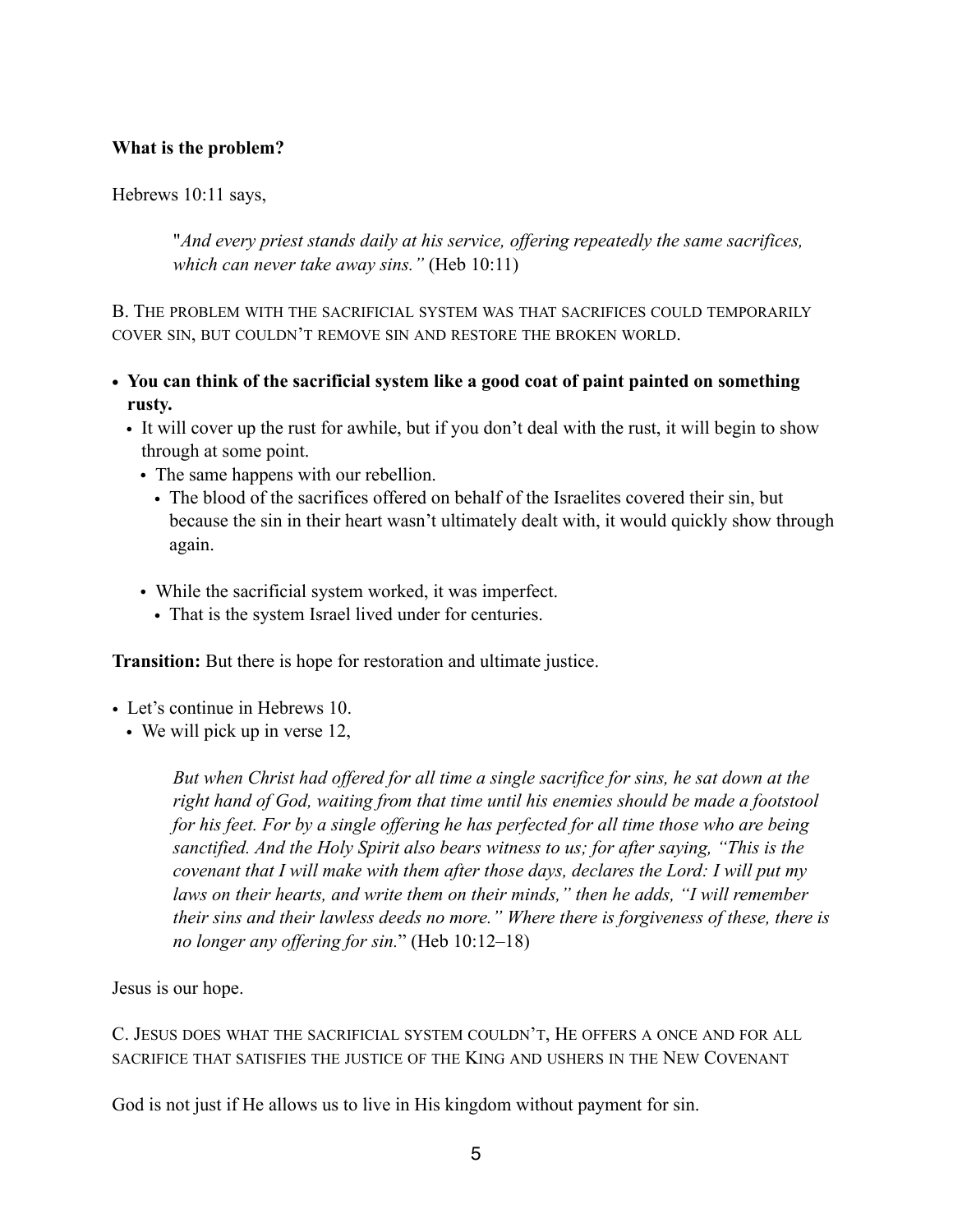- But Jesus comes, He lives a perfect life, He doesn't deserve death, He doesn't deserve to be kicked out of the kingdom.
	- He does everything right.
		- As a result, He is able to give His life for ours.
			- He is able to act as our substitutionary sacrifice.
				- That is exactly what Jesus does He dies in our place, so that He might restore us back to the King and provide us with entrance into God's kingdom.
	- **• It is His death that ushers in a New Covenant.** 
		- A Covenant unlike the old.
			- A covenant that doesn't require daily and yearly sacrifices.
				- A covenant that isn't built around an external legal system.
					- Instead, it is a covenant built around Jesus' once and for all sacrifice for our sins.
- **• Jesus is able to usher in the New Covenant because He fulfills all the covenants that came before.** 
	- He is the true Adam, Noah, Abraham, Israel, and Davidic King.
		- All of the covenants find their fulfillment in Jesus' life and death.
- In Jesus, we experience a restored relationship with Father because our sins have been finally and fully forgiven.

APPLICATION: How great is that?!?! How great it is to know that Jesus has dealt a death blow to our sins, so that they no longer affect our relationship with God.

- Jesus is the ultimate carpenter who restores our relationship with the Father through His substitutionary death.
	- Which means it is not about our work.
		- It is not about how much we do and don't do for the King.
- Certainly, faith without works is dead, but we must not believe that we somehow earn favor with God because of our works.
	- It is Jesus' death on our behalf that provides us a relationship with the Father.
		- To be Christian, we must rest in His substitutionary death on our behalf.
			- That is what we are profession as believers that it is Jesus who does what we can't do.
				- He pays the penalty for our sins.
					- Because Jesus died in our place, we can be adopted into God's family.
						- He can be our Father and we can be His children.
							- How amazing is that?!?!?!
								- That's the gospel; that's the good news.

**Transition:** So far we have talked about how Jesus' life and death play a part in this restoration project. Now we need to talk about Jesus' resurrection. We learn that: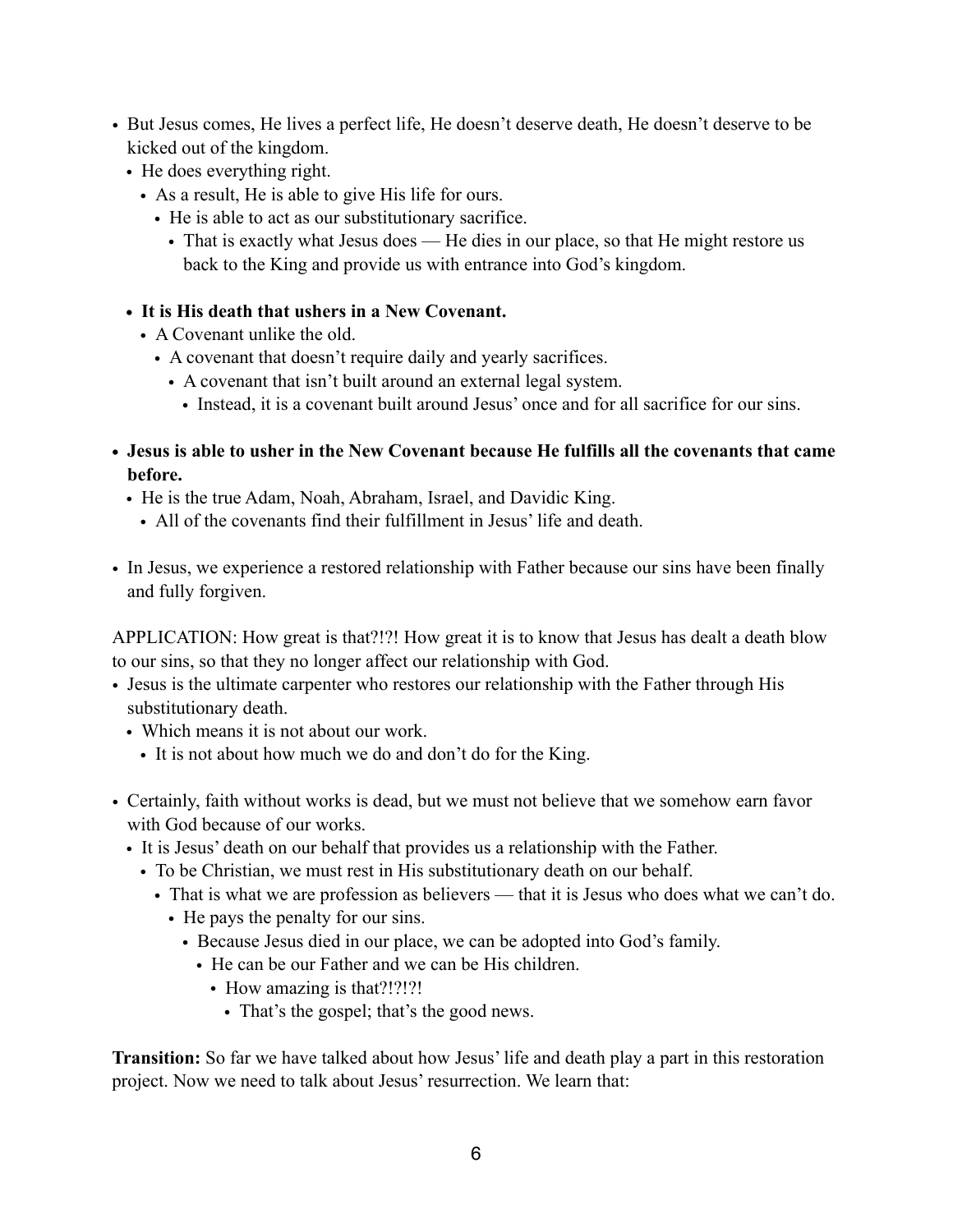## **III. By Jesus' resurrection life He promises new hearts that gladly submit to God's rule allowing us to accomplish our original created purpose (vs. Lk 24:1–12; 1 Co 15:12–20)**

It would be hard to claim that we have eternal life to look forward to if Jesus, our perfect sacrifice, remained in the grave.

- **•** But that wasn't the case.
	- **•** Jesus defeated death.
		- **•** He resurrected from the grave.

We are told in Luke 24 starting in verse 1

"*But on the first day of the week, at early dawn, they* [he is speaking of Mary and the other women] *went to the tomb, taking the spices they had prepared. And they found the stone rolled away from the tomb, but when they went in they did not find the body of the*  Lord Jesus. While they were perplexed about this, behold, two men stood by them in *dazzling apparel. And as they were frightened and bowed their faces to the ground, the men said to them, "Why do you seek the living among the dead? He is not here, but has risen. Remember how he told you, while he was still in Galilee, that the Son of Man must be delivered into the hands of sinful men and be crucified and on the third day rise." And they remembered his words, and returning from the tomb they told all these things to the eleven and to all the rest. Now it was Mary Magdalene and Joanna and Mary the mother of James and the other women with them who told these things to the apostles, but these words seemed to them an idle tale, and they did not believe them. But Peter rose and ran to the tomb; stooping and looking in, he saw the linen cloths by themselves; and he went home marveling at what had happened*." (Lk 24:1–12)

Jesus' resurrection wasn't unexpected.

- **•** Jesus rose just as He had said.
	- **•** He defeated death.
		- **•** Which gives us hope that all those who follow Jesus will defeat death and live forever too.

### **It is crucial we believe this about Jesus if we are going to call ourselves Christian.**

- **•** If Jesus had not raised from the dead, then God's restoration project would be incomplete and we wouldn't have any hope.
- **•** Paul makes this clear in 1 Corinthians 15 when he says,

"*Now if Christ is proclaimed as raised from the dead, how can some of you say that there is no resurrection of the dead? But if there is no resurrection of the dead, then not even Christ has been raised. And if Christ has not been raised, then our preaching is in vain and your faith is in vain. We are even found to be misrepresenting God, because we*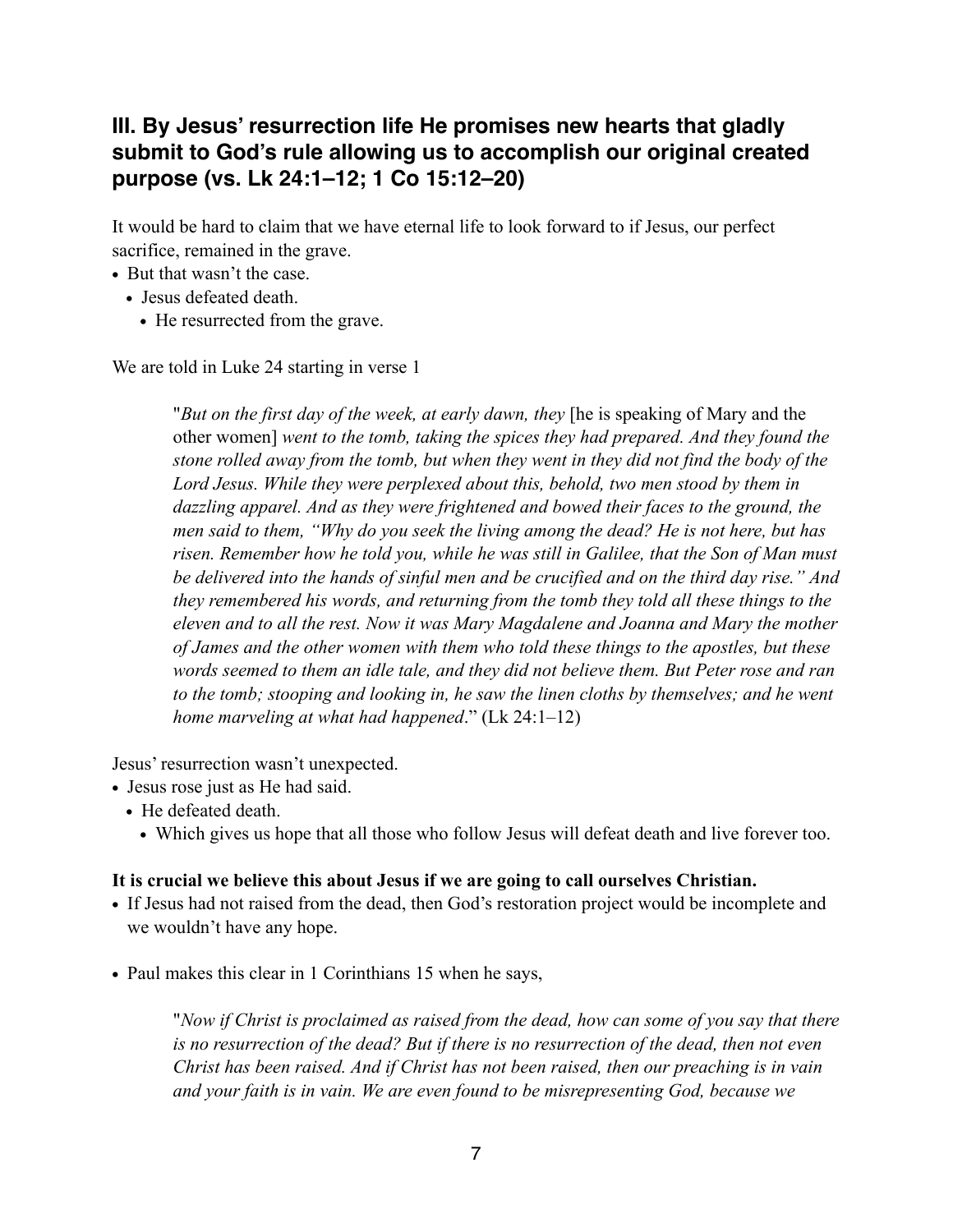*testified about God that he raised Christ, whom he did not raise if it is true that the dead are not raised. For if the dead are not raised, not even Christ has been raised. And if Christ has not been raised, your faith is futile and you are still in your sins. Then those also who have fallen asleep in Christ have perished. If in Christ we have hope in this life only, we are of all people most to be pitied.*" (1 Co 15:12–19)

### **Without the resurrection we have no hope of eternal life.**

- **•** All we have to look forward to is death.
	- **•** But because Jesus has been raised, a point Paul makes explicit in verse 20, we have hope.
		- **•** We have a future for which to look forward.

ILLUSTRATION: If you have been reading through the Bible with us, you have just finished the book of Ezekiel.

- **•** Near the end of the book in Ezekiel 36 and 37 there is a remarkable promise given and a wild scene pictured.
	- **•** God knew that even those whom He called His people could not and would not faithfully follow him, so God says He will "*deliver [them] form all [their] uncleannesses*" (Ezek 36:29)
		- **•** The people will once again inhabit the land.
			- **•** They will live according to God's will and they will be sorry for their sins against Him.
				- In verse 31,

"*Then you will remember your evil ways, and your deeds that were not good, and you will loathe yourselves for your iniquities and your abominations*." (Ezek 36:31)

There will be true contrition and repentance on the part of the Israelites.

Then God tells us in verse 32 why He is doing this:

"*It is not for your sake that I will act, declares the Lord GOD; let that be known to you. Be ashamed and confounded for your ways, O house of Israel.*" (Ezek 36:32)

God is going to do this for His own glory, not the glory of man.

**•** They have done nothing but sin against Him, just as we have done nothing but sin against Him.

**Transition:** But how does this happen?

## **How does a rebellious people who consistently sin against God all of a sudden become a people who follow God's will and are sorrow for the ways in which they have sinned against God?**

It is no less than a supernatural act.

• The very next chapter — chapter 37 — is most likely given the heading in your Bible — *The Valley of Dry Bones.*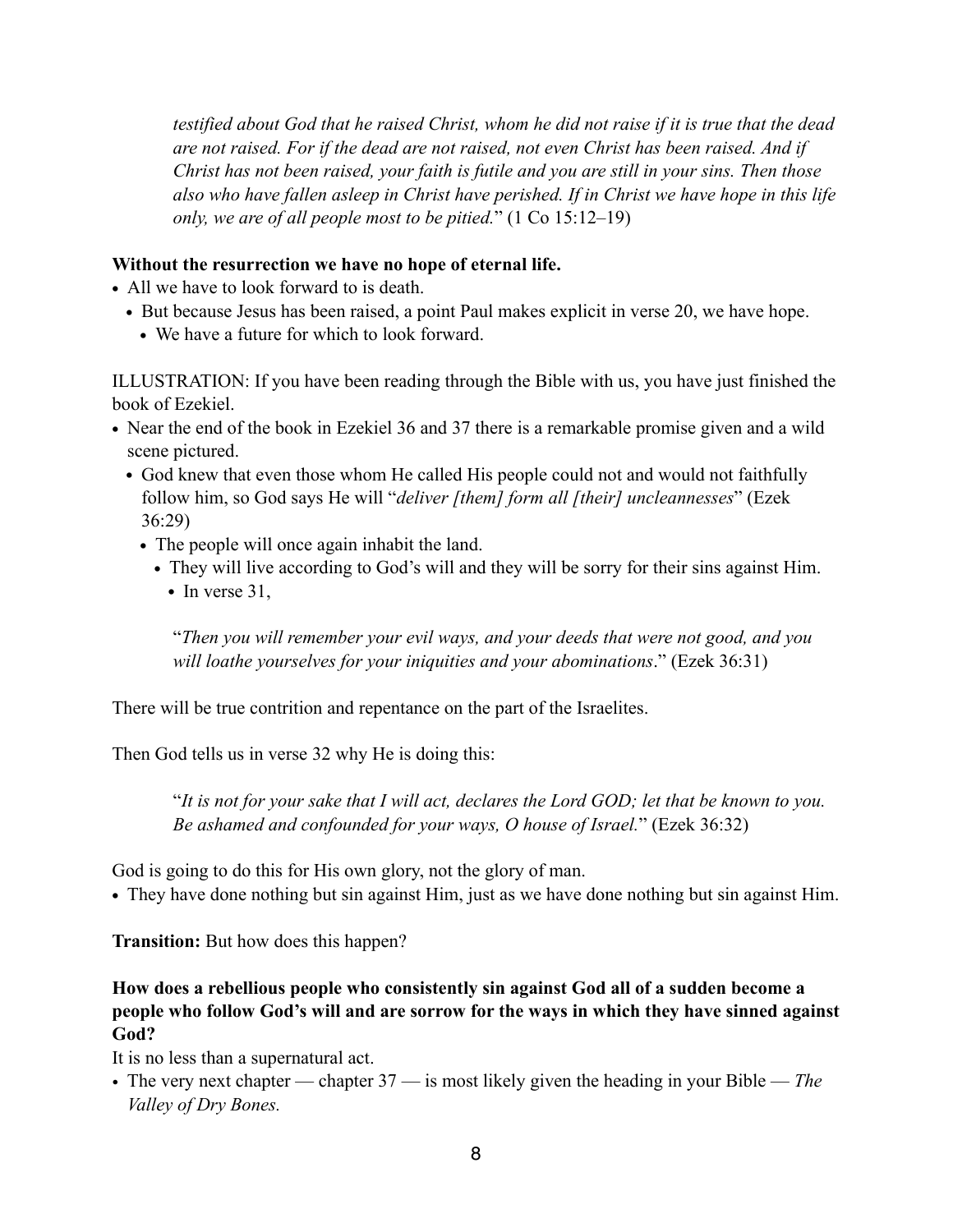- Ezekiel is taken to a valley full of dead men whose corpses have rotted away and all that is left is their bones.
	- These people represent the sinful house of Israel.

God asks Ezekiel a question in verse 3 of Ezekiel 37:

"*And he said to me, "Son of man, can these bones live?" And I answered, "O Lord GOD, you know*." (Ezek 37:3)

God tells him in verse 4 to:

"*Prophesy over these bones, and say to them, O dry bones, hear the word of the Lord."* (Ezek 37:4)

Continuing into verse 5,

"*Thus says the Lord God to these bones: Behold, I will cause breath to enter you, and you shall live. And I will lay sinews upon you, and will cause flesh to come upon you, and cover you with skin, and put breath in you, and you shall live, and you shall know that I am the Lord.*" (Ezek 37:5-6)

Ezekiel prophesies and this wild scene takes place. These dry bones become living being.

- God promises through this vision that He will raise dead men to life.
	- He will ultimately place them in His promised land (Ezek 37:14).

In one sense, Ezekiel's vision is a picture of the future resurrection.

- Though we die, we will be raised again and we will enter into God's Promised Land.
	- It is a picture of what God is capable of doing.
		- That should give us hope.

**Transition:** Not only is this a picture of our future resurrection, but it is also:

**A picture of our resurrected life now.** 

- **• Jesus' resurrection works new life in us now.** 
	- **• Before Jesus works in our life, we are like those dead bones in the valley.** 
		- **• Before the Spirit breathes upon us, we are like those dead bones in the valley.** 
			- But we have not remained like those dead bones in the valley.
				- We have been resurrected to new life.
					- God has done this for His glory and our joy.
		- **•** Just as Jesus experienced new life in the resurrection, we experience new life now and in the future to come.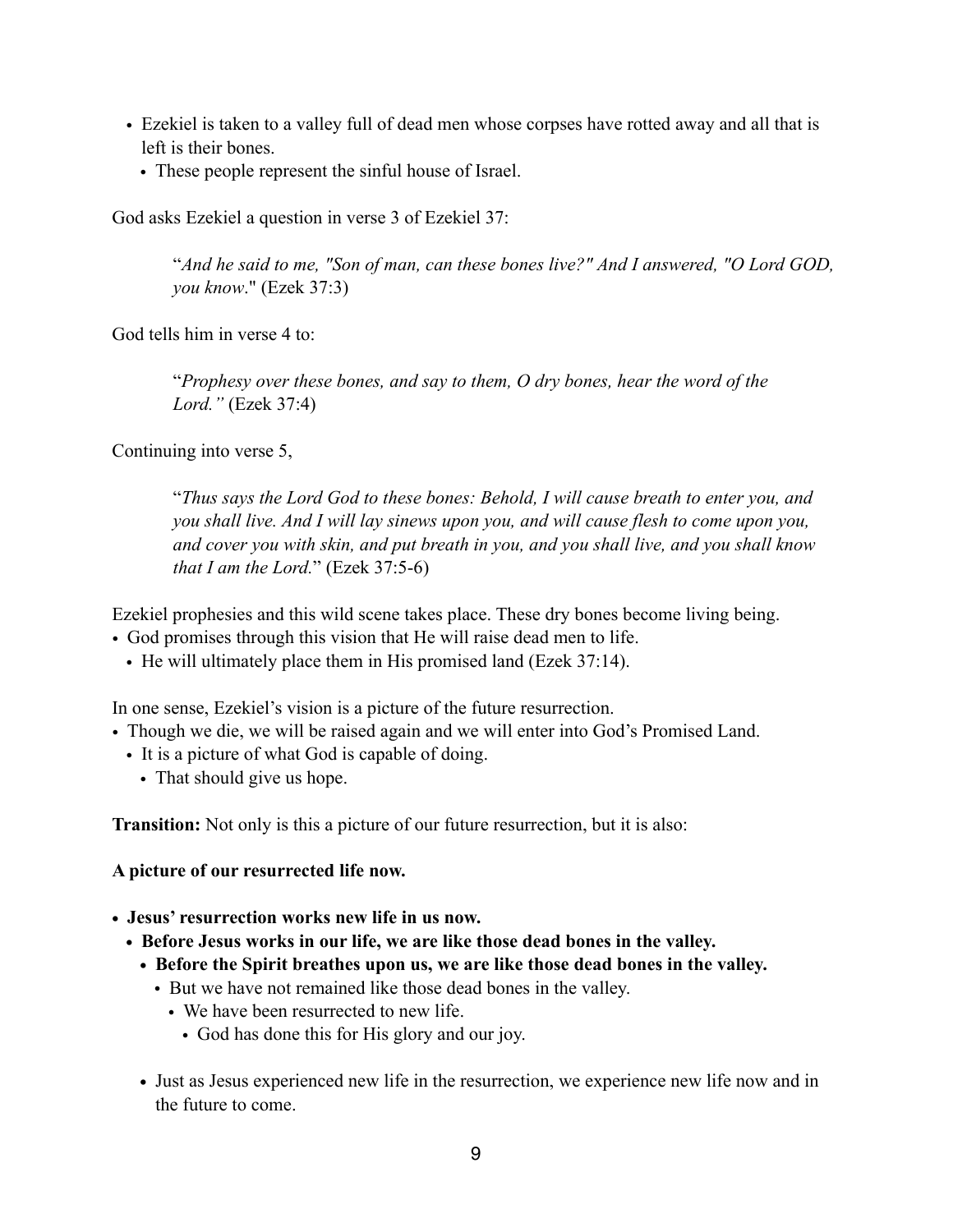#### **Transition:** And

#### **Baptism is a picture of this new life.**

- **•** As Baptists, we don't believe baptism saves.
	- Instead, we believe it represents or is a picture of what happens in the gospel.
		- **•** When I baptize folks, when I am dunking them in the water, I almost always say,

"Buried with Him in the likeness of His death, and raised to walk in newness of life."

- **•** I say that because that is what is supposed to take place in salvation.
	- **• In Jesus, the New Covenant promise that our hearts will be changed happens.** 
		- **• Our will, wants, desires die in the grave and they change as we are connected to the resurrected Savior, so that God's will, wants, and desires become ours.** 
			- As a result, we no longer desire to be big "K" kings, but we desire to be little "k" kings who serve as God's representatives in this world for His glory.
				- *• It is when this happens that we are actually able to accomplish our purpose in life to act as kingly priests who image God to the world, who serve according to His Word, and exercise dominion in accordance with God's wisdom.*

#### **In order for all that to happen in your life, a supernatural work must occur.**

- We don't just wake up one day and say, "I am going to step down off the throne and be a little "k" king."
	- We don't just wake up one day and say, "I am going to live a new life in Christ."
		- We don't just wake up one day and have a spirit of repentance and contrition for all the ways in which we have sinned against God.
			- No, a supernatural work must take place in our life in order of these things to occur, just like a supernatural work had to take place in the valley of dry bones in order for dead men to experience new life.

#### **But a supernatural work can't take place without Jesus' sacrifice on our behalf.**

#### **Jesus' life, death, and resurrection is the climax of the biblical story.**

• He not only lives a perfect life, but He offers a perfect sacrifice and hope that life continues beyond the grave in a perfect relationship with the Father.

#### **Jesus is the perfect carpenter who completes the ultimate restoration project.**

- **•** In Jesus, the Father fixes what Adam broke.
- **•** In Jesus, the Father provides a perfect and final sacrifice.
- **•** In Jesus, the Father promises hope of eternal life.
- **•** In Jesus, the New Covenant is ushered in.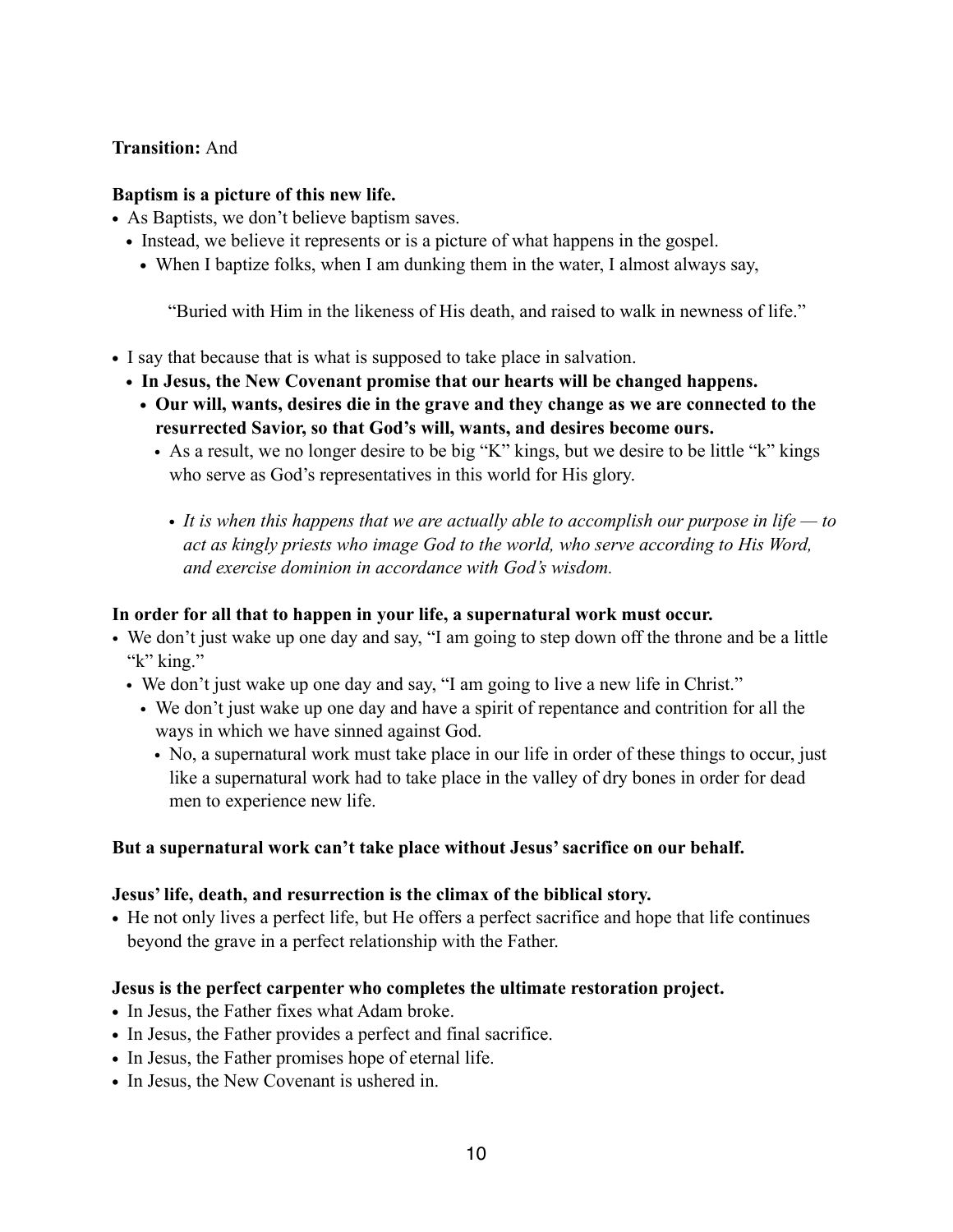### **Jesus is the perfect carpenter who completes the ultimate restoration project.**

- Without Him we are left in a dilapidated state and our only future is that of condemnation and death.
	- Thankfully Jesus has come and thankfully He will return to gather His people and finally complete His project of restoration.

## **Conclusion**

A restoration project that is open to all who would repent of their sins and believe in Jesus as their Lord and Savior.

So:

- Do you believe?
	- Do you believe Jesus is your only hope? Or do you think there is another way?
	- Do you believe He has paid the penalty for your sins as your perfect sacrifice? Or do you think you can pay that penalty?
	- Do you believe and have you repented of your sins and turned to live as God would have you to live? Or do you continue to do things your own way?
- **•** If you haven't repented and believed, don't wait any longer.
	- **•** Jesus can provide you with the hope for which you long.
		- **•** He can provide you with the hope you so desperately desire.
			- **•** So if you haven't yet turned to Jesus, turn to Him today.

If you have turned to Jesus, know that He has restored you.

- He has paid the penalty for your sins, which means there is no penalty left for you to pay.
- **•** Your obedience though necessary doesn't earn you salvation.
	- **•** Jesus has earned it all for you.
		- **•** That doesn't mean we shouldn't be obedient. We should.
			- **•** Obedience is the product of a restored heart.
				- **•** Because we have been restored, because our heart has been changed, we can and we should obey.
- **•** When we think about what Jesus has done for us, we should want to obey out of gratitude for His work in our life.
	- **•** We should want to worship Him.
		- We should want to gather together with other believers serving, encouraging, and building them up in the faith.

We should want these things because we have been restored by Jesus.